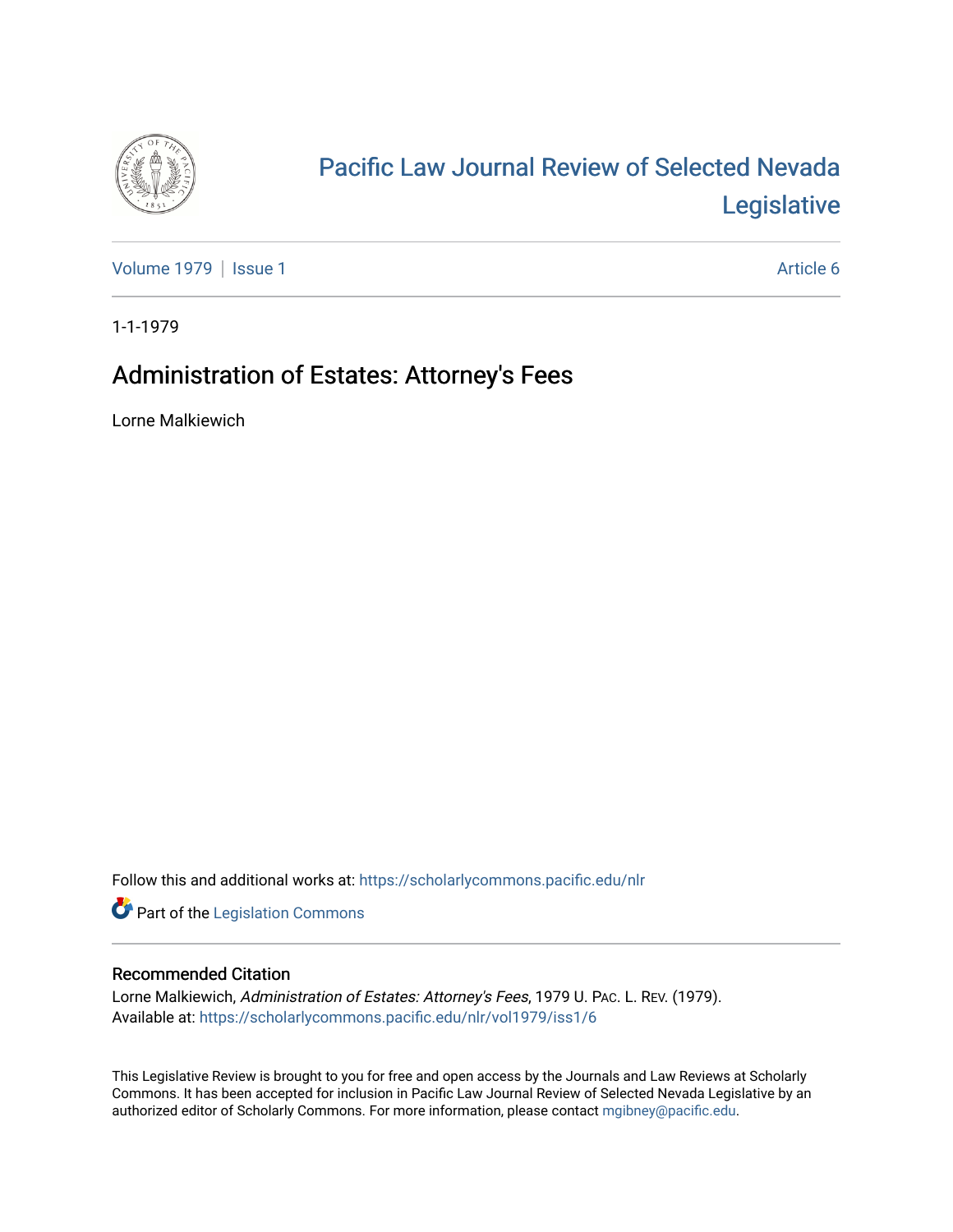#### ADMINISTRATION OF ESTATES; ATTORNEY'S FEES

Amends NRS 150.060

AB -822 (Committee on Judiciary); STATS 1979, Ch 551

Chapter 551 specifies the procedure for determining the compensation of attorneys representing decedent's estates. It requires applications for compensation to include detailed information supporting the attorney's claims.

Prior to enactment of Chapter 551, fees for attorneys of executors, administrators or special administrators were fixed by agreement between the attorney and the executor or administrator, subject to court approval.<sup>1</sup> If no agreement was reached or if the attorney was also the executor, administrator or special administrator, the amount of compensation was determined by the court.<sup>2</sup> The court also determined the extent to which attorneys were compensated for the administration of the estates of minor, absent, or nonresident heirs.<sup>3</sup>

Chapter 551 retains the provision allowing. fees to be fixed by agreement between the attorney and the executor or administrator.  $4\overline{4}$  However, Chapter 551 specifies the method of applying for compensation when the court must determine the amount of compensation due or approve the agreement.<sup>5</sup> An attorney applying for compensation must provide specific, detailed information supporting the claim.<sup>6</sup> The application must include reference to time and hours worked, $<sup>7</sup>$  the nature and</sup> extent of the services.<sup>8</sup> the complexity of the work,  $9$  and any other information relevant to a determination of appropriate compensation.<sup>10</sup>

Lorne Malkiewich

#### FOOTNOTES

- 1. 1977 Nev. Stats. ch. 493 §2, at 1018 (NRS 150.060(1), amended by 1979 Nev. Stats. ch. 551 (hereinafter "Ch. 551") §1).
- 2. ld.
- 3. 1977 Nev. Stats. ch. 493 §2, at 1018 (NRS 150.060(5), amended by Ch. 551 §1).

4